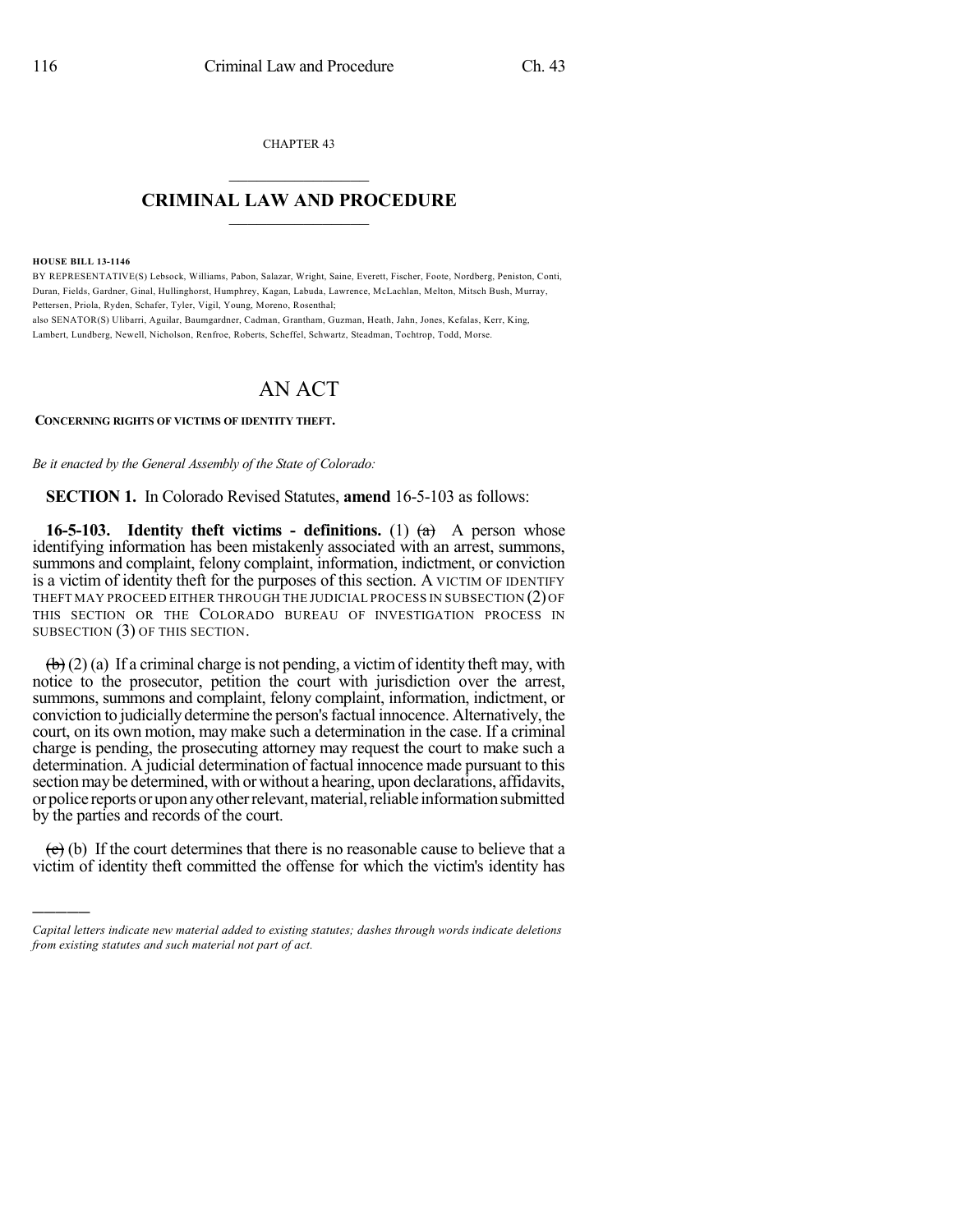been mistakenly associated with an arrest, summons, summons and complaint, felony complaint, information, indictment, or conviction, the court shall find the victim factually innocent of that offense. If the victim is found factually innocent, the court shall issue an order certifying this determination.

 $(2)$ (c) After the court has determined that a person is factually innocent, the court may order the name and associated identifying information contained in court records, files, or a criminal justice record to be labeled to show that the information is not accurate and does not reflect the perpetrator's identity because the victim of identity theft was impersonated SHALL PROVIDE THE COLORADO BUREAU OF INVESTIGATION WITH THE ORDER OF FACTUAL INNOCENCE. UPON RECEIPT OF THE ORDER OF FACTUAL INNOCENCE, THECOLORADO BUREAU OF INVESTIGATION SHALL MODIFY THE VICTIM OF IDENTITY THEFT'S LAW ENFORCEMENT-ONLY AND PUBLIC CRIMINAL HISTORY RECORD ACCORDINGLY.

(d) ACOURT THAT ISSUES A DETERMINATION OF FACTUAL INNOCENCE PURSUANT TO THIS SECTION MAY AT ANY TIME VACATE THAT DETERMINATION IF THE PETITION, OR INFORMATION SUBMITTED IN SUPPORT OF THE PETITION, CONTAINS MATERIAL MISREPRESENTATION OR FRAUD. IF THE COURT VACATES A DETERMINATION OF FACTUAL INNOCENCE, THE COURT SHALL ISSUE AN ORDER RESCINDING ANY ORDERS MADE PURSUANT TO THIS SUBSECTION (2).

 $(2.5)$  (a) A person who has had his or her identity stolen or used that is NOT ASSOCIATED WITH AN ARREST, SUMMONS, SUMMONS AND COMPLAINT, FELONY COMPLAINT, INFORMATION, INDICTMENT, OR CONVICTION MAY PETITION THE DISTRICT COURT IN THE COUNTY WHERE THE PERSON LIVES FOR AN ORDER OF FACTUAL INNOCENCE. A JUDICIAL DETERMINATION OF FACTUAL INNOCENCE MADE PURSUANT TO THIS SECTION MAY BE DETERMINED, WITH OR WITHOUT A HEARING, UPON DECLARATIONS,AFFIDAVITS,OR ANY OTHER RELEVANT, MATERIAL,RELIABLE INFORMATION SUBMITTED BY THE PARTIES AND RECORDS OF THE COURT.

(b) IF THE COURT FINDS THAT THE PERSON'S IDENTITY WAS STOLEN OR USED BY ANOTHER, THE COURT SHALL ISSUE AN ORDER CERTIFYING THIS DETERMINATION.

(c) ACOURT THAT ISSUES A DETERMINATION OF FACTUAL INNOCENCE PURSUANT TO THIS SUBSECTION (2.5) MAY AT ANY TIME VACATE THAT DETERMINATION IF THE PETITION, OR INFORMATION SUBMITTED IN SUPPORT OF THE PETITION, CONTAINS MATERIAL MISREPRESENTATION OR FRAUD. IF THE COURT VACATES A DETERMINATION OF FACTUAL INNOCENCE, THE COURT SHALL ISSUE AN ORDER RESCINDING ANY ORDERS MADE PURSUANT TO THIS SUBSECTION (2.5).

(3) (a) A VICTIM OF IDENTITY THEFT MAY CONTACT THE COLORADO BUREAU OF INVESTIGATION AND SUBMIT A RECORDS CHALLENGE TO ONE OR MORE CRIMINAL CHARGES THE VICTIM OF IDENTITY THEFT IS ALLEGED TO HAVE COMMITTED. THE VICTIM OF IDENTITY THEFT SHALL INCLUDE A COPY OF HIS OR HER FINGERPRINTS WITH THE RECORDS CHALLENGE.

(b) (I) A COLORADO BUREAU OF INVESTIGATION FINGERPRINT EXAMINER SHALL COMPARE THE SUBMITTED FINGERPRINTS IN THE RECORDS CHALLENGE TO THE FINGERPRINTS OBTAINED IN EACH CRIMINAL CASE THAT THE VICTIM OF IDENTITY THEFT IS MAKING A RECORDS CHALLENGE.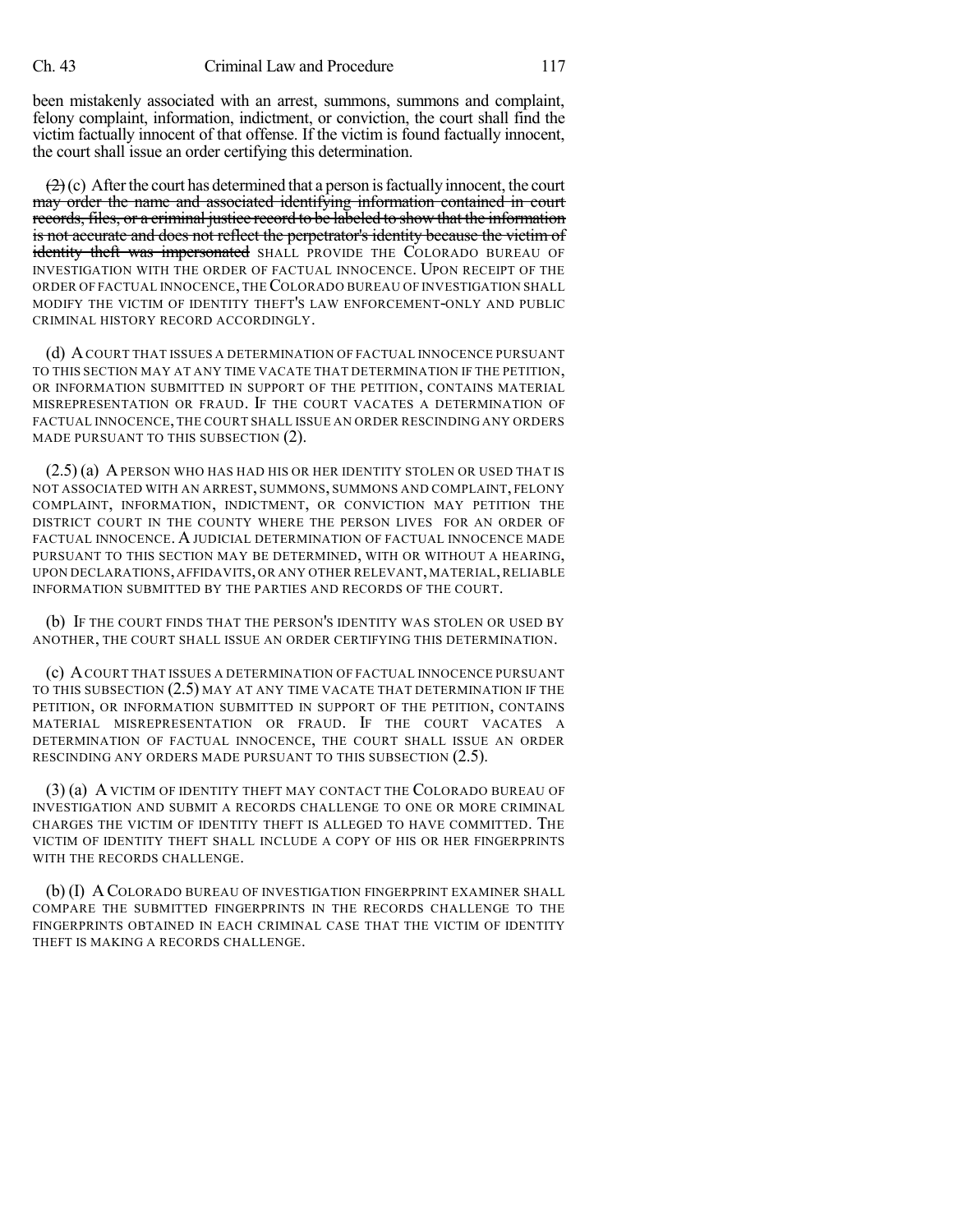(II) THE FINGERPRINT EXAMINER SHALL EITHER DETERMINE THAT THE FINGERPRINTS SUBMITTED IN THE RECORDS CHALLENGE ARE NOT THE SAME AS THE INDIVIDUAL ARRESTED OR THAT THEY ARE THE SAME AS INDIVIDUAL ARRESTED.

(III) IF THE FINGERPRINT EXAMINER DETERMINES THE FINGERPRINTS SUBMITTED IN THE FINGERPRINT CHALLENGE ARE NOT THE SAME AS THE INDIVIDUAL ARRESTED, THE COLORADO BUREAU OF INVESTIGATION SHALL ISSUE A LETTER OF MISIDENTIFICATION AND SHALL MODIFY THE VICTIM OF IDENTITY THEFT'S LAW ENFORCEMENT-ONLY AND PUBLIC CRIMINAL HISTORY RECORD ACCORDINGLY. THE LETTER OF MISIDENTIFICATION SHALL STATE THE HOLDER OF THE LETTER IS A VICTIM OF IDENTITY THEFT IN EACH CRIMINAL CASE IDENTIFIED BY THE LETTER.

 $(3)$  (4) A person who knows or reasonably suspects that his or her identifying information has been unlawfully used by another person may initiate a law enforcement investigation by contacting the local law enforcement agency that has jurisdiction over the victim's residence or over the place where a crime was committed. Such agency shall take a police report of the matter, provide the complainant with a copy of that report, and begin an investigation of the facts. If the suspected crime was committed in a different jurisdiction, the local law enforcement agency may refer the matter to the local law enforcement agency where the suspected crime was committed for investigation of the facts.

(4) A court that has issued a determination of factual innocence pursuant to this section may at any time vacate that determination if the petition, or information submitted in support of the petition, contains a material misrepresentation or fraud. If the court vacates a determination of factual innocence, the court shall issue an order rescinding any orders made pursuant to subsection (2) of this section.

(5) For the purposes of this section:

(a) "Biometric data" means data, such as fingerprints, voice prints, or retina and iris prints that capture, represent, or enable the reproduction of the unique physical attributes of an individual.

(b) "Identifying information" means information that, alone or in conjunction with other information, identifies an individual, including but not limited to such individual's:

(I) Name;

(II) Address;

(III) Birth date;

(IV) Telephone, social security, taxpayer identification, driver's license, identification card, alien registration, government passport, or checking, savings, or deposit account number;

(V) Biometric data;

(VI) Unique electronic identification device; AND